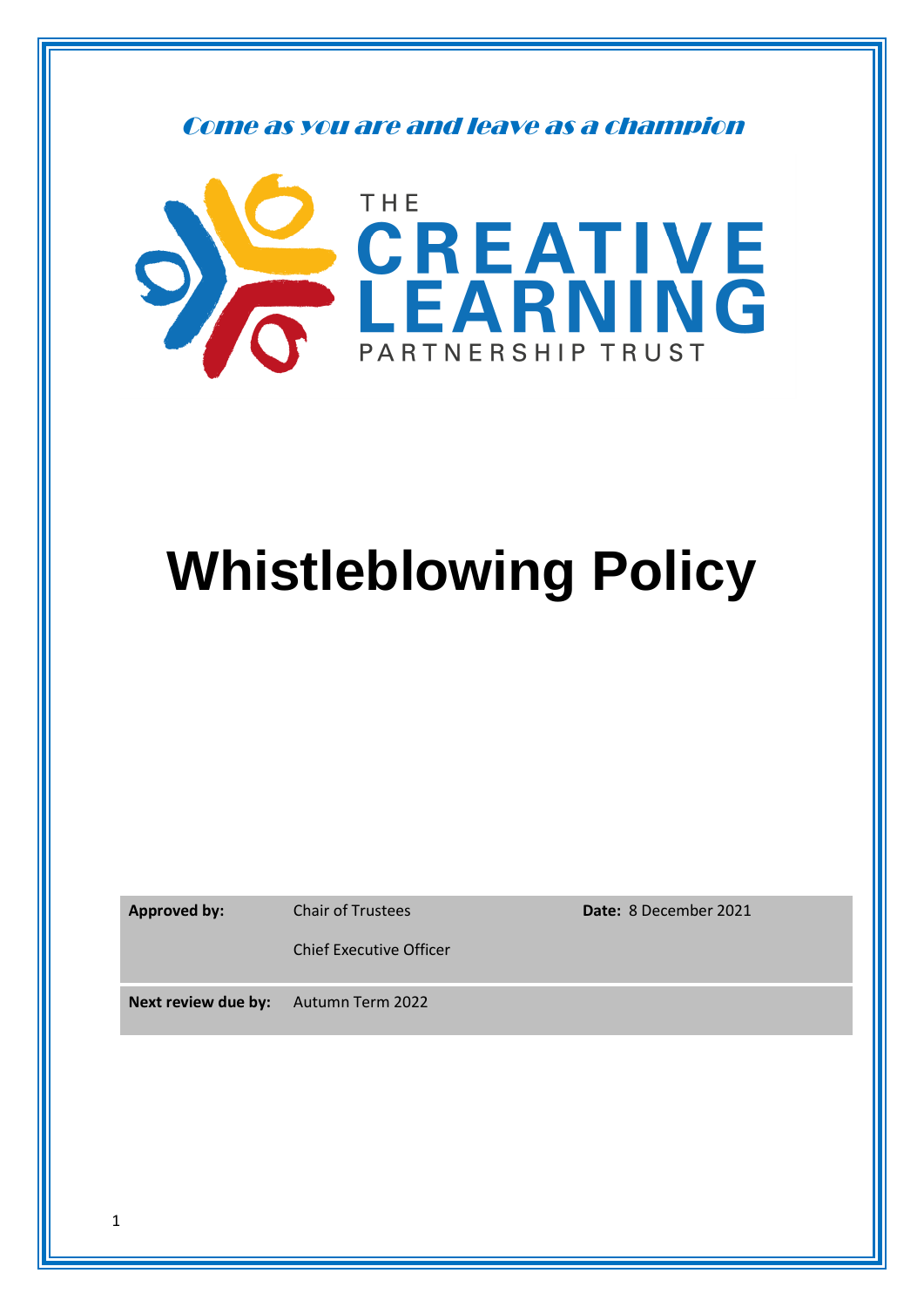# **Whistleblowing Policy**

The Creative Learning Partnership Trust is committed to operating with honesty and integrity. We expect all colleagues to operate on this basis and to adhere to our policies, procedures and code of conduct. Fraud, misconduct or wrongdoing will not be tolerated.

The aim of this policy is to encourage colleagues to report suspected wrongdoing internally rather than externally as a first resort. Any concerns raised under this policy will be treated seriously and dealt with confidentially. The concern may relate to something that is happening or has happened in the past.

Any colleague raising a concern under this policy will not be treated less favourably for raising concerns as outlined in this procedure. This means that any colleague who raises a concern under this policy will not be subjected to a detriment nor will they be dismissed for doing so.

Any reference to 'the Trust' refers to the Creative Learning Partnership Trust. This policy applies to employees of The Creative Learning Partnership Trust, referred to in this policy as colleagues including agency workers, trainees or anyone working on a casual basis.

The policy and procedure applies to all colleagues, regardless of length of service, but does not form part of the contract of employment and can be varied from time to time.

#### **What is whistleblowing?**

Whistleblowing is when a worker reports suspected wrongdoing at work.

For example

- A criminal offence; and/or
- A miscarriage of justice; and/or
- Damage to the environment; and/or
- Breach of a legal obligation; and/or
- A danger to health and safety; and/or
- A deliberate concealment of any of the above.

A colleague can report things that are not right, are illegal or if anyone at work is neglecting their duties, including:

- someone's health and safety is in danger
- damage to the environment
- a criminal offence
- the company isn't obeying the law (like not having the right insurance)
- covering up wrongdoing

A colleague who has a reasonable belief that a wrongdoing has or may be committed and raises a genuine concern relating to any of the above, is a whistleblower and is protected under this policy.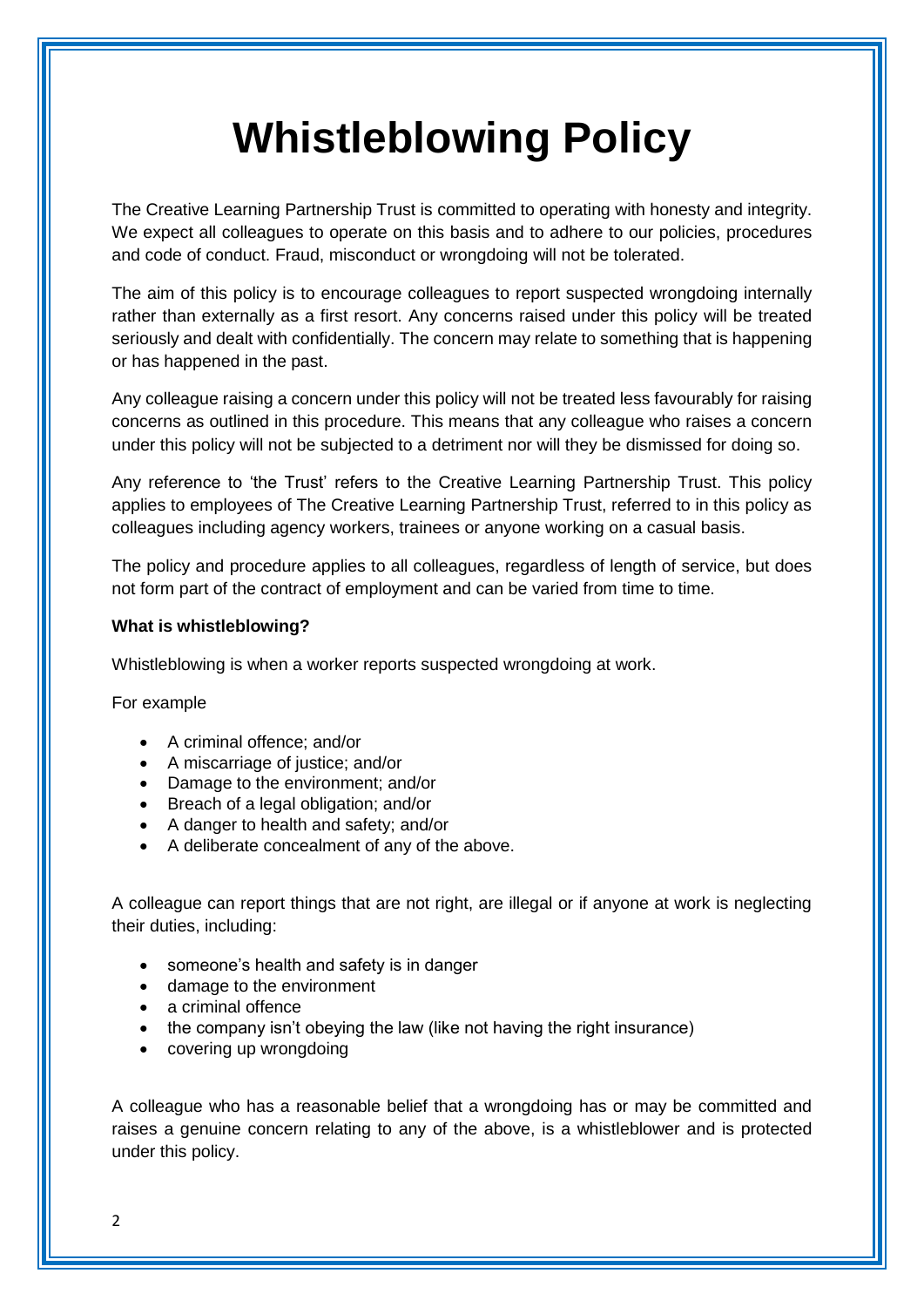The Trust will, at its discretion, consider disclosures that are made anonymously, although such disclosures are inevitably much less powerful. The Trust will also treat every disclosure in confidence, and only reveal the identity of the person making it if absolutely necessary (e.g. if required in connection with legal action).

### **Rights of the Whistleblower**

All colleagues are encouraged to use this policy to raise genuine concerns and will not be treated less favourably for doing so, even if they are mistaken in their belief.

Any colleague who raises a concern under this policy will not be subjected to a detriment nor will they be dismissed for doing so. Any colleague who believes that they have been subjected to a detriment for raising a complaint should raise the matter with the named Monitoring Officer, who is the Head of Business and Operations- Lynn Thorley.

Any colleagues raising the concern are protected by the Public Interest Disclosure Act (PIDA) which protects the public interest by providing a remedy for individuals who suffer workplace reprisal for raising a genuine concern, whether it is a concern about child safeguarding and welfare systems, financial malpractice, danger, illegality or other wrongdoing.

Victimisation of a whistleblower by any other colleague for raising a concern under this policy will in itself constitute a disciplinary offence.

Where the Trust believes that a colleague has knowingly made a false allegation or acted maliciously, the colleague will be subject to disciplinary action, which may include dismissal for gross misconduct.

This policy does not deal with any complaints relating to a colleague's own treatment at work or own contract of employment. Those matters should be raised under the Grievance procedure or the Bullying and Harassment procedure, as appropriate. An exception to this will be when the matter of concern arises from the colleague's own treatment at work that is arising from the whistleblowing matter they have raised previously.

#### **Making a Whistleblowing Complaint**

To make a whistleblowing complaint the whistleblower has to meet certain conditions.

If the disclosure is made to the Trust, it must be in the public interest and the person making the complaint ("the whistleblower") has a reasonable suspicion that the alleged malpractice has occurred, is occurring or is likely to occur.

If the disclosure is made to a regulatory body then as well as satisfying the conditions required for disclosure to the Trust, the whistleblower must also honestly and reasonably believe that the information they provide and any allegations contained in it are substantially true.

For example, a colleague will be eligible for protection if:

- they honestly think what they are reporting is true
- they think they are telling the right person
- they believe that their disclosure is in the public interest.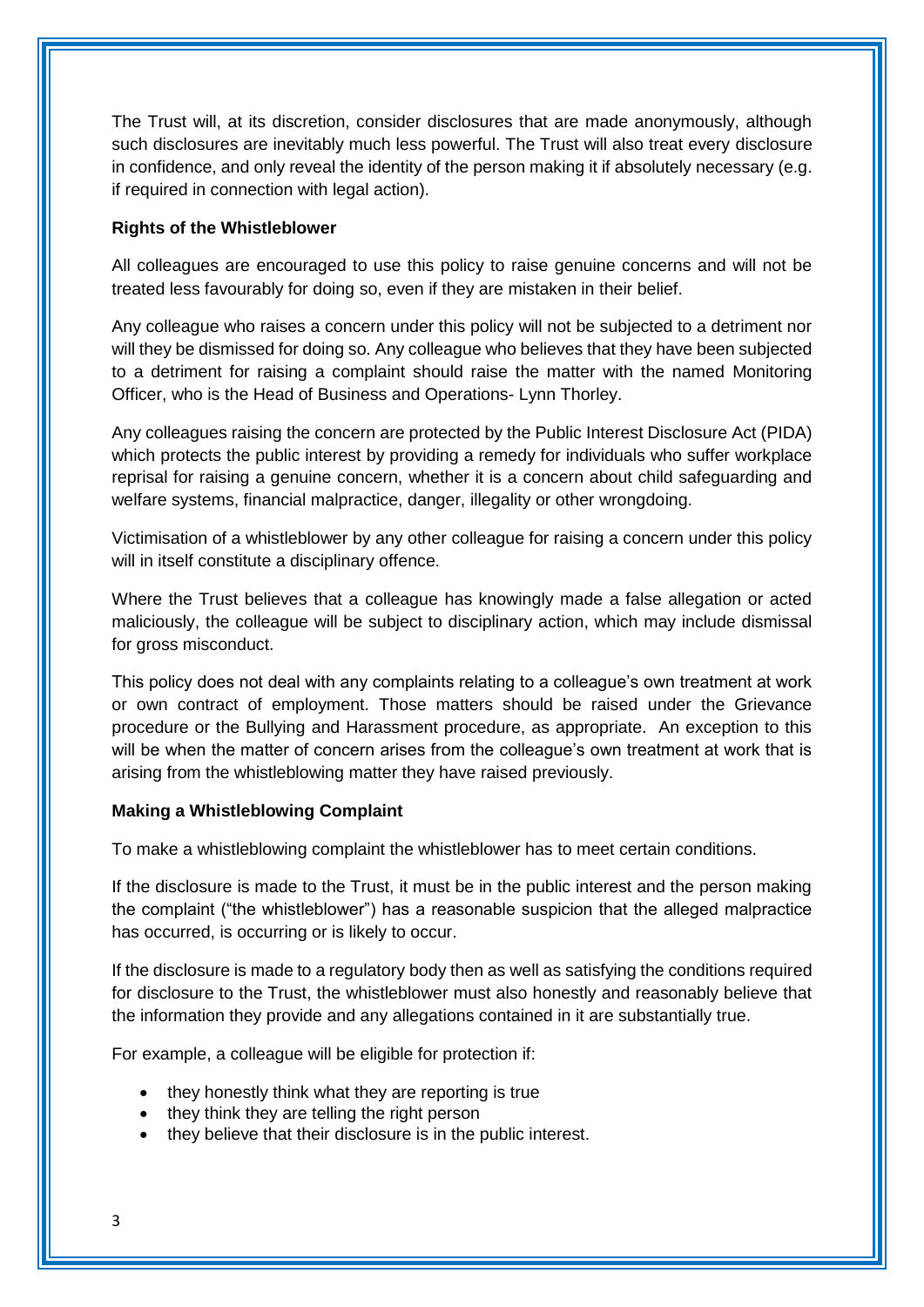If the disclosure is made to other external bodies then as well as satisfying the conditions required for the Trust, in all circumstances of the case it must be reasonable for them to make the complaint. Further the whistleblower must:

- reasonably believe that they would be victimised if they raised the matter internally or to a regulatory body or,
- reasonably believe that evidence is likely to be concealed or destroyed or,
- have already raised the concern with the Trust and/or relevant regulatory body and no appropriate action has been taken
- reasonably believe that the information they provide and any allegations contained therein are substantially true.

If the disclosure is made to other external bodies and is of an "exceptionally serious" nature – which in an education setting could include, say, the alleged abuse of children or corruption then the whistleblower will not be required to:

- have raised the matter concerned internally first
- believe that they will be subject to a detriment for raising the disclosure externally
- believe that the evidence is likely to be concealed or destroyed.

A colleague who wants to raise a wrongdoing should in the first instance inform any one of the Contact Officers initially the school headteachers, details of whom can be found below. If a concern relates to a headteacher then the CEO needs to be informed- details below. If a concern relates to the CEO then the chair of trustees is informed- details below.

The initial contact can be by telephone *(please see telephone numbers below)* or in writing and, if the latter, should be in a sealed envelope addressed to the officer concerned and marked: 'PIDA – Strictly Private and Confidential'. E-mail cannot be guaranteed as a secure medium and it is not recommended as a channel for reporting issues related to this policy.

The Contact Officer who has received a disclosure will:

- acknowledge its receipt, in writing, within 5 working days;
- seek further information if required, which may include a personal interview, at which the colleague (whistleblower) can be accompanied by a representative of their trade union or professional association, or by a fellow employee;
- when the precise nature of the alleged wrongdoing is established, refer the disclosure to the monitoring officer);
- in liaison with the Monitoring Officer keep the individual informed regarding the progress and in all cases (subject to legal constraints) provide details of the outcome of any investigation.

On receipt of a disclosure from a Contact Officer, the Monitoring Officer will determine what further action, if any, is needed, which may comprise:

- internal investigation
- report to the Police
- report to external audit
- independent enquiry
- any combination of the above